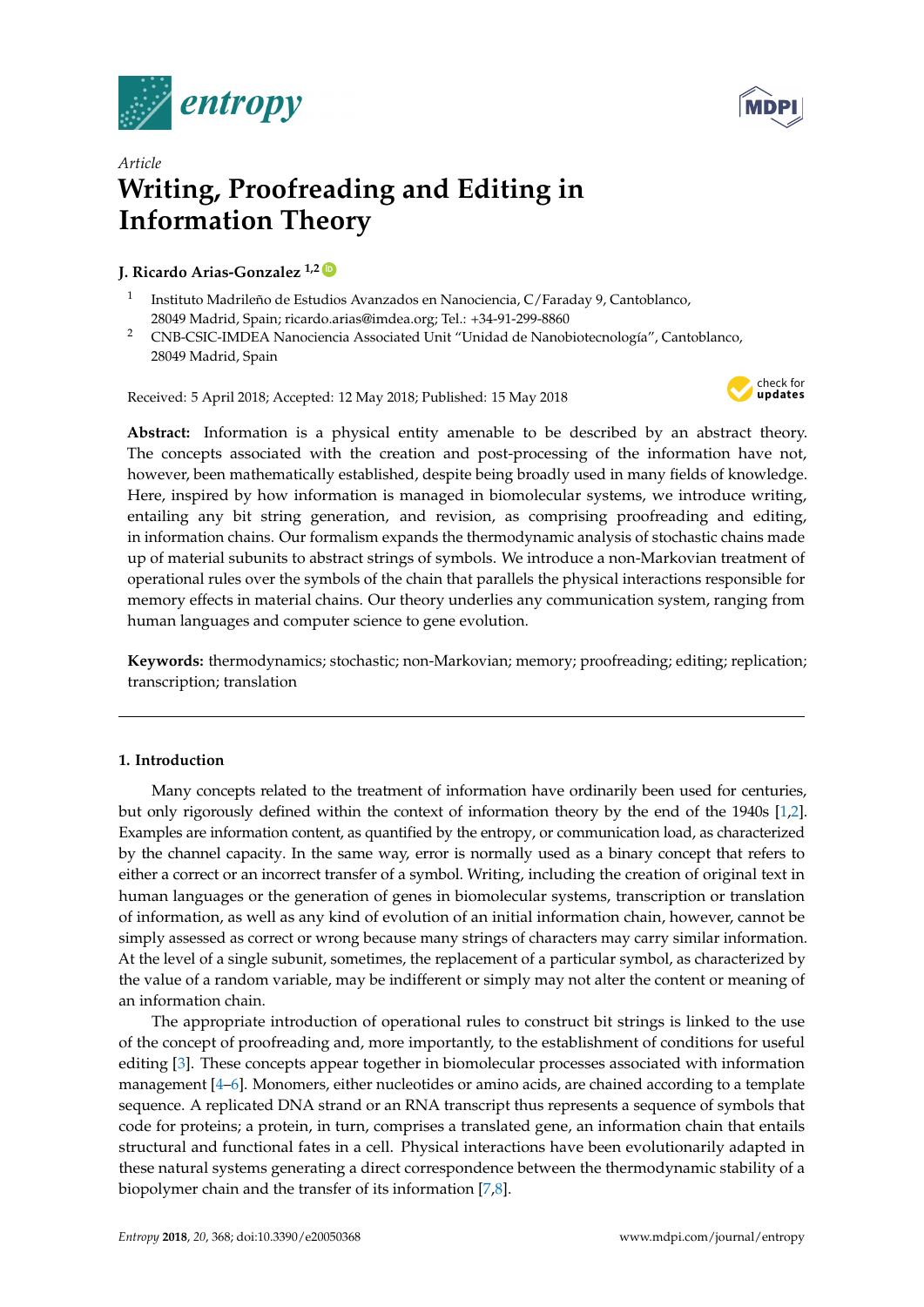Biomolecular engines that process genetic information work under non-equilibrium conditions [\[9\]](#page-9-7), but not in ensembles in the cell. These systems are one of the most important subjects of stochastic thermodynamics [\[10\]](#page-9-8), a relatively new extension of classical thermodynamics that deals with small systems [\[11\]](#page-9-9). The relations between equilibrium thermodynamic potentials and non-equilibrium work or entropy production through fluctuation theorems [\[12](#page-9-10)[,13\]](#page-9-11) and the burst of single-molecule biophysics [\[14\]](#page-9-12), in which individual protein dynamics are experimentally followed [\[15\]](#page-9-13), demonstrate the importance of studying individual trajectories. In this regard, it is paradigmatic that writing, proofreading and editing of information involve the composition of individual strings of symbols, therefore making the statistical treatment in stochastic thermodynamics useful in this purely informational context [\[16](#page-9-14)[,17\]](#page-9-15).

We previously formulated a thermodynamic framework for physical systems that carry information in the presence of memory effects [\[3\]](#page-9-2) with general non-Markovian reach [\[18\]](#page-9-16). In this paper, we expand this framework to general systems, both symbolic and physical, conveying information, that is to systems where information content is not determined by thermodynamic laws, but able to respond to ad hoc, imposed operational rules, as is the case for human languages. We then express conditions for both effective proofreading and editing. In the second part, we apply our formalism to the process of copying information. We adapt a toy model that was formulated in the context of DNA replication and transcription and test the universal conditions for effective revision. We end with concluding remarks on our theory, including an outlook toward its alternative exploitation.

#### **2. Analysis**

The probability distribution,  $Pr{X = x} = p(x)$ , of a random variable *X* with alphabet *X* can be written as an exponential of an arbitrary real function, namely,  $p(x) \sim a^{f(x)}$ , with  $a > 1$ . For convenience, and without loss of generality, we will introduce probability distributions as:

<span id="page-1-0"></span>
$$
p\left(x\right) = \frac{1}{Q}a^{\frac{C(x)}{R}},\tag{1}
$$

where *C* (*x*) is a real function of the random variable *X* and *R* > 0 is a parameter that modulates the weight of function *C* in the exponent. *Q* is a normalization factor, as determined from  $Q = \sum_{x \in \mathcal{X}} a^{\frac{C(x)}{R}}$ . Function *C* is recovered from the probability distribution by taking the logarithm to base *a*, namely,  $C(x) = R \log_a [Qp(x)]$ , and therefore,  $C(x)$  can be considered a transform of the probability distribution *p* (*x*) that maps the image interval [0, 1] to ( $-\infty$ , *R* log<sub>*a*</sub> *Q*].

We next explain the convenience of expressing probabilities as in Equation [\(1\)](#page-1-0). In particular, we provide meaning to function *C* in the context of a string of symbols, as characterized by a directional, stochastic chain with memory [\[19\]](#page-9-17). Let  $\nu = \{x_1, x_2, \ldots, x_i, \ldots, x_{n-1}, x_n\}$  be a stochastic chain arranged  $1 \rightarrow n$  (say forward or from left to right) by a linear sequence of symbols and/or physical objects,  $x_i$ , as values of random variables *X<sup>i</sup>* . We will extend the concept of energy to general linear, stochastic chains, so that it can be useful in information theory.

**Definition** (Correctness). Let *v be a stochastic sequence of symbolic, random variables*  $X_i$ ,  $i = 1, ..., n$ . *We associate with each X<sup>i</sup> a real function called the* correctness*, C<sup>i</sup> , following Equation [\(1\)](#page-1-0), which, within ν,* depends on both the symbol  $x_i$  and the sequence of previous symbols  $x_{i-1},\ldots,x_1$ , as  $C_i\equiv C(x_i;x_{i-1},\ldots,x_1).$ *We say that*  $C(x_i; x_{i-1}, \ldots, x_1)$  *is the correctness of symbol*  $x_i$  *provided that the previous symbols are xi*−<sup>1</sup> , . . . , *x*1*. The correctness C<sup>i</sup> will be assigned to symbol x<sup>i</sup> on the basis of its precision within the chain ν.*  $S$ pecifically, the more correct symbol  $x_i$ , the higher its correctness  $C_i$ ; the more erroneous  $x_i$ , the lower  $C_i$ .

Since the probability of a chain can be written as [\[20\]](#page-9-18):

$$
p_v \equiv \Pr\{X_1 = x_1, \ldots, X_n = x_n\} = p(\mathbf{x}) = p(x_1, \ldots, x_n) = p(x_1)p(x_2|x_1)\cdots p(x_n|x_{n-1}, \ldots, x_1), \quad (2)
$$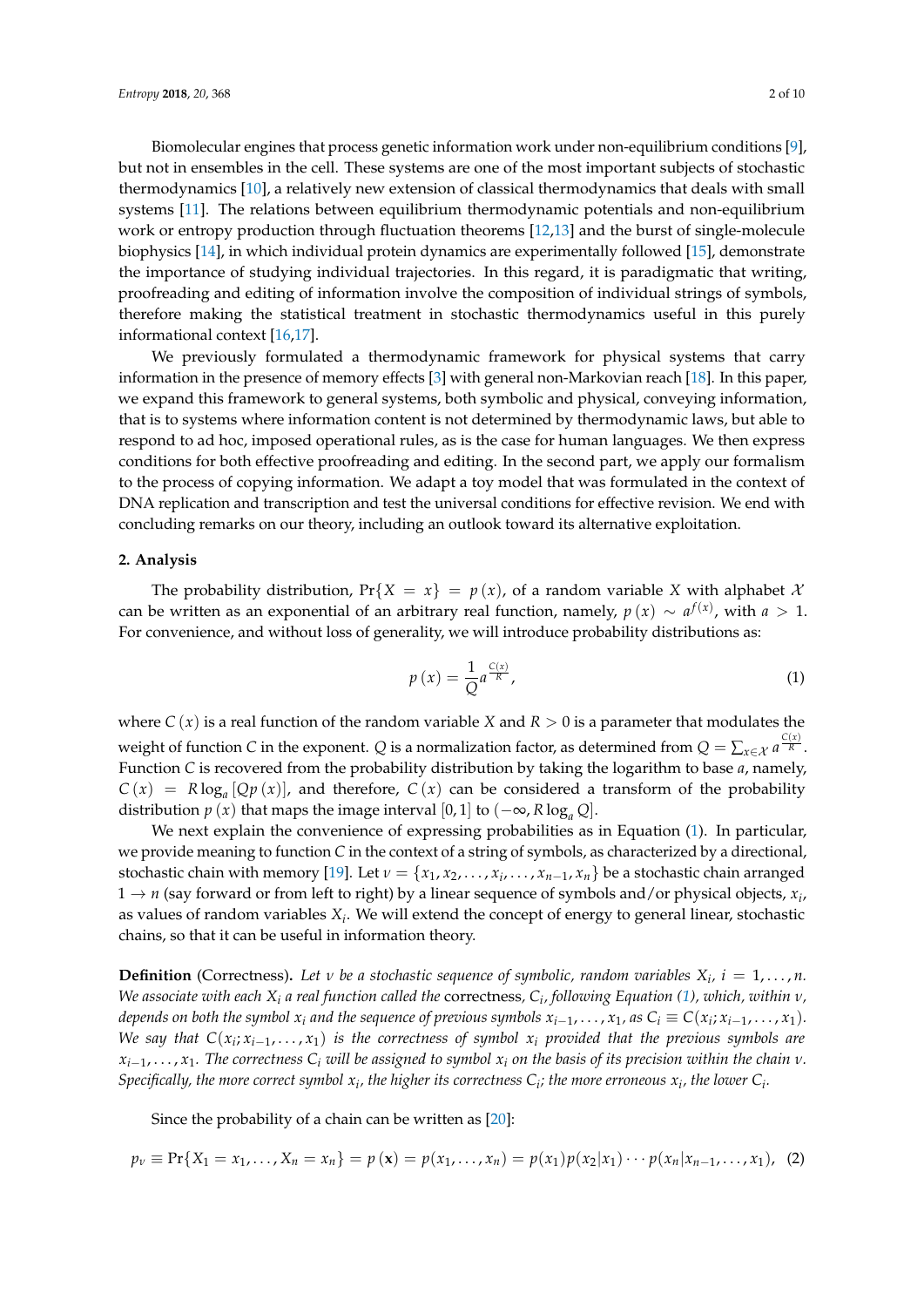it is possible to define the total correctness of a sequence, *Cν*, as the sum over all the correctness of its symbols:

$$
C_{\nu} \equiv C(\mathbf{x}) = C(x_1, ..., x_n) = \sum_{i=1}^{n} C_i (x_i; x_{i-1}, ..., x_1).
$$
 (3)

The correctness is therefore an additive property of the subunits within the chain.

The interactions, which determine a memory, between subunits in a material chain, as for example in polynucleotide biopolymers [\[19\]](#page-9-17), may be naturally imposed by the physics of the systems [\[3\]](#page-9-2). In these chains, the energy plays the role of the correctness (*C* → −*E*), and parameter *R* is associated with the thermal energy level, namely  $R \rightarrow kT$ , where *k* is the Boltzmann constant and *T* the temperature. This suggests the modeling of function *C* as a strategy to introduce ad hoc the operational rules in purely symbolic systems, like in human communication. In this case, each individual contributes differently to the correctness since his/her own capacity to assimilate the operational rules of a specific language entails different protocols for their application, as reflected in the probabilities of Equation [\(1\)](#page-1-0). The action of a human being in text composition is analogous to those of the DNA and RNA polymerases in replication and transcription, respectively. These nanomachines introduce non-equilibrium protocols with energy dissipation, which adds to the hybridization free energies of the resulting nucleic acids base-pairs [\[3](#page-9-2)[,19\]](#page-9-17).

Note that replacing *C* by  $C + C_0$ ,  $C_0$  being a constant, affects the correctness, but not the probabilities. This arbitrariness is also present in Hamiltonian systems, where the reference for potential energies is not universal.

The individual outcomes of a multivariate stochastic process with memory or its time-evolution cannot be rated just as erroneous or correct because several degrees of accuracy may be possible. The correctness function allows extending the concepts of error and certainty (herein used as the opposite of error). Specifically, a stochastic sequence, *ν*, will be said to be erroneous when its associated correctness,  $C_v$ , is low. The lower  $C_v$ , the more erroneous  $v$ . On the contrary, a chain  $v$  will be said to be certain when its associated correctness, *Cν*, is high. The higher *Cν*, the more correct *ν*.

The fact that  $C_V$  is low or high is then the result of a balance between the number of errors (wrong  $x_i$ ) and certainties (correct  $x_i$ ) and their impact, as measured by the individual correctness,  $C_i$ . A high correctness is such that  $C_i/R \gg 1$ , and a low correctness,  $C_i/R \ll 1$ . In any case, it is necessary that  $|C_i/R| \gg 1$  for the concepts of both certainty and error to make sense. In the absence of randomness, which can be studied in the limit of very low *R*, the above formalism leads naturally to what is expected for probabilities, namely that  $p_{certain} = 1$  and  $p_{error} = 0$ .

The probability of a particular configuration in directionally-constructed stochastic chains [\[19\]](#page-9-17) can now be written as:

<span id="page-2-1"></span>
$$
p_{\nu}^{(w)} = \frac{a^{\frac{C_{\nu}}{R}}}{Q_{\nu}}, \quad Q_{\nu} \equiv \sum_{\nu'=1}^{N} a^{\frac{C_{\nu'\nu}}{R}}, \tag{4}
$$

where  $\sum_{\nu'}^N$ *ν*<sup>*ν*</sup> = 1 stands for  $\sum_{x'_1,...,x'_n \in \mathcal{X}}$ ,  $Q_\nu$  is the sequence-dependent normalization, *N* the number of sequences and *C<sub>ν'ν</sub>* the two-sequence correctness defined as [\[19\]](#page-9-17):

$$
C_{\nu'\nu} \equiv \sum_{i=1}^{n} C(x'_i; x_{i-1}, \dots, x_1), \tag{5}
$$

with  $C_{\nu\nu} = C_{\nu}$ . Such chain-construction statistical treatment was shown to imply an irreversibility, which is inherent to the system as assessed by practical writing constraints (for example, when using a typewriting machine).

In contrast, if we do not restrict how to access each final configuration [\[3,](#page-9-2)[19\]](#page-9-17), the probability of a certain sequence reads:

<span id="page-2-0"></span>
$$
p_{\nu}^{(r)} = \frac{a^{\frac{C_{\nu}}{R}}}{Q}, \quad Q = \sum_{\nu=1}^{N} a^{\frac{C_{\nu}}{R}}, \tag{6}
$$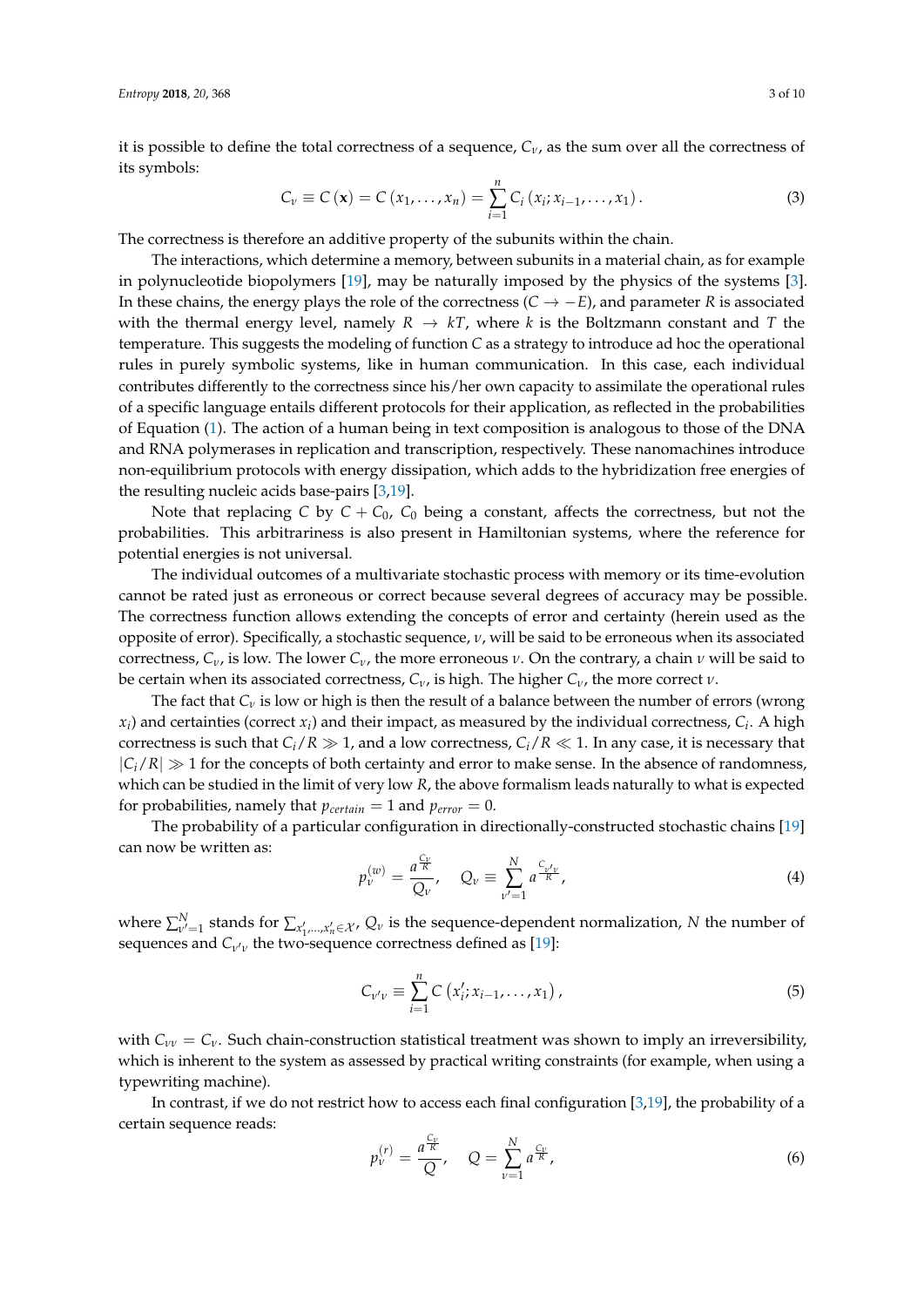being *Q* the standard normalization. As with partition functions [\[3](#page-9-2)[,19\]](#page-9-17), the normalizations fulfill  $\langle 1/Q_v \rangle_r = 1/Q$  and  $\langle Q_v \rangle_w = Q$ , and the probabilities  $\langle p_v^{(w)}/p_v^{(r)} \rangle$  $p_r$  = 1 and  $\left\langle p_v^{(r)}/p_v^{(w)} \right\rangle$  $_w = 1$ where  $\langle \ldots \rangle_w = \sum_{v=1}^N p_v^{(w)} \ldots$  and  $\langle \ldots \rangle_r = \sum_{v=1}^N p_v^{(r)} \ldots$ 

The formalism given by Equation [\(6\)](#page-2-0) involves a reversible process and therefore comprises the concept of revision, in which backward recognition of errors (proofreading) and their substitution by new objects (editing) take place [\[3](#page-9-2)[,19\]](#page-9-17) (as, for example, when using a word processor in a computer). Therefore, we will extend previous results, hence calling the process represented by Equation [\(4\)](#page-2-1) writing and that represented by Equation  $(6)$  revision, thus justifying the use of superindices  $w$  and *r*, respectively.

We now introduce the edition potential, "*A*", and the entropy, "*H*", for single chains. Depending on whether we are writing or proofreading and editing, these functions read:

<span id="page-3-0"></span>
$$
A_{\nu}^{(w)} \equiv R \log_a Q_{\nu}, \qquad A_{\nu}^{(r)} \equiv R \log_a Q,\tag{7}
$$

$$
H_{\nu}^{(w)} \equiv -\log_a p_{\nu}^{(w)}, \quad H_{\nu}^{(r)} \equiv -\log_a p_{\nu}^{(r)}, \tag{8}
$$

fulfilling:

<span id="page-3-2"></span>
$$
A_{\nu}^{(w)} = C_{\nu} + RH_{\nu}^{(w)}, \quad A_{\nu}^{(r)} = C_{\nu} + RH_{\nu}^{(r)}, \tag{9}
$$

which is the energy conservation analogue. It is noted that the edition potential does not depend on a particular chain, *ν*, for the case of revision (Equation [\(7\)](#page-3-0), right). Besides, the correctness of a particular chain, *Cν*, does not depend on how it has been constructed (whether with or without revision). Functions "*A*" and "*H*" in Equations [\(7\)](#page-3-0) and [\(8\)](#page-3-0) characterize the generation of information and the information content, respectively, of an individual symbolic chain under the rules modeled through function *C*.

Respective functionals can be constructed by taking ensemble-averages:

<span id="page-3-1"></span>
$$
C^{(w)} \equiv \langle C_v \rangle_w, \qquad C^{(r)} \equiv \langle C_v \rangle_r; \qquad (10)
$$

$$
A^{(w)} \equiv R \left\langle \log_a Q_v \right\rangle_w, \qquad A^{(r)} \equiv R \log_a Q; \tag{11}
$$

$$
H^{(w)} = -\left\langle \log_a p_v^{(w)} \right\rangle_w, \quad H^{(r)} = -\left\langle \log_a p_v^{(r)} \right\rangle_r; \tag{12}
$$

where  $R \log_a Q = R \langle \log_a Q \rangle$  in Equation [\(11\)](#page-3-1), right. Equations for writing (left) and revision (right) are formally analogous. Importantly, we recover the definition of entropy in information theory for  $a = 2$  [\[2\]](#page-9-1). These functionals characterize the average correctness, Equation [\(10\)](#page-3-1), the generation of information, Equation [\(11\)](#page-3-1), and information content, Equation [\(12\)](#page-3-1), of chains constructed under the rules modeled through function *C* in the absence (superindex *w*) or presence (*r*) of revision.

The analogue of the energy conservation for ensemble-average phenomena yields:

<span id="page-3-3"></span>
$$
A^{(w)} = C^{(w)} + RH^{(w)}, \qquad A^{(r)} = C^{(r)} + RH^{(r)}, \tag{13}
$$

which arise by formally taking expected values in Equations [\(9\)](#page-3-2). The demonstrations of Equations [\(9\)](#page-3-2)–[\(13\)](#page-3-3) are straightforward from their thermodynamic analogues [\[3\]](#page-9-2). The following relations can also be deduced from their thermodynamic analogues [\[3\]](#page-9-2):

<span id="page-3-4"></span>
$$
C^{(w)} = \left\langle \frac{\partial}{\partial B} \log_a Q_v \right\rangle_w, \quad C^{(r)} = \frac{\partial}{\partial B} \log_a Q; \tag{14}
$$

$$
H^{(w)} = \left\langle \frac{\partial}{\partial R} A_{\nu}^{(w)} \right\rangle_{w}, \qquad H^{(r)} = \frac{\partial}{\partial R} A^{(r)}; \tag{15}
$$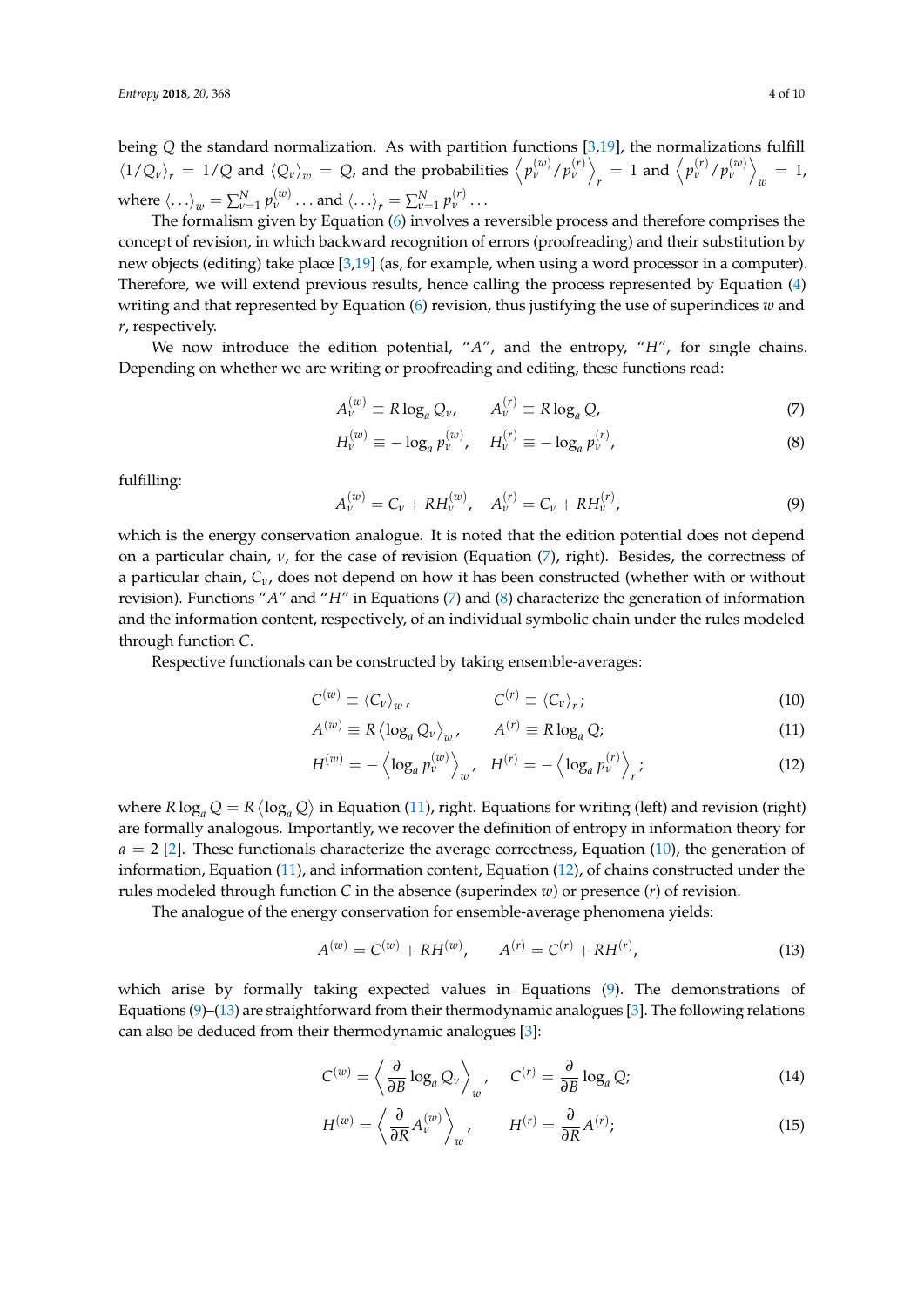where  $B\equiv 1/R$ . Since  $\frac{\partial}{\partial B}\log_a Q=\left\langle \frac{\partial}{\partial B}\log_a Q\right\rangle$  and  $\frac{\partial}{\partial R}A=\left\langle \frac{\partial}{\partial R}A\right\rangle$ , expressions on the left (writing), again, are formally analogous to those on the right (revision) in Equations [\(14\)](#page-3-4) and [\(15\)](#page-3-4).

The following inequalities hold [\[3\]](#page-9-2):

<span id="page-4-0"></span>
$$
A^{(r)} - A^{(w)} \geq 0,
$$
\n(16)

$$
H^{(r)} - H^{(w)} \ge -\frac{1}{R} \left( C^{(r)} - C^{(w)} \right). \tag{17}
$$

In addition, it is straightforward to see that  $A^{(r)}\geq C^{(r)}$  and that  $A^{(w)}\geq C^{(w)}$ , which together with Inequality [\(16\)](#page-4-0), make  $A^{(r)} \ge C^{(w)}$ .

These expressions allow extending the conditions for effective revision that were found for thermodynamic systems carrying information [\[3\]](#page-9-2):

**Condition 1** (Effective editing necessary and sufficient condition)**.**

$$
Effective editing \iff H^{(r)} \le H^{(w)}, \tag{18}
$$

$$
In effective editing \iff H^{(r)} > H^{(w)}.
$$
\n
$$
(19)
$$

**Condition 2** (Effective proofreading necessary and sufficient condition)**.**

$$
Effective \, producing \quad \Longleftrightarrow \quad C^{(r)} \ge C^{(w)}, \tag{20}
$$

$$
In effective \,prop {freading} \quad \Longleftrightarrow \quad C^{(r)} < C^{(w)}.\tag{21}
$$

The equalities take place when there exists no memory (see the independence limit theorem [\[19\]](#page-9-17)). Note that the introduction of an arbitrary constant in the definition of the correctness (say *C*0; see above) does not affect the formulation of these conditions.

**Corollary 1** (Effective editing necessary condition and effective proofreading sufficient condition)**.**

*Effective editing* 
$$
\Rightarrow
$$
 *Effective proofreading,* (22)

**Corollary 2** (Ineffective editing sufficient condition and ineffective proofreading necessary condition)**.**

$$
In effective \,prop {freading} \quad \Rightarrow \quad In effective \, editing \tag{23}
$$

Corollaries 1 and 2 are consequences of Conditions 1 and 2 after the use of Equation [\(17\)](#page-4-0).

# **3. Application: Copying**

We envision a system, either natural or artificial, that computes information by assembling characters in the same way as a so-called Turing machine and according to adopted rules, as characterized by the correctness. The characters are symbolic elements from an alphabet set, with the independence of the fact that they might have material reality, like atoms or molecules in a physical realization of the system. The alphabet,  $\mathcal{X}$ , is conformed by a number  $|\mathcal{X}|$  of characters correlated with symbolic operational rules, with independence of whether they might be implemented through existing interactions in a physical realization of the system. In the case of biomolecular systems in cells, intrinsic physical interactions have been accommodated to encode information through evolution. Under the action of protein motors, this information is transferred and subjected to mutations. In the case of human language, symbolic rules have been evolved throughout history, with persons interpreting them and managing information.

In the following, we model the copy of information in a binary-alphabet classical system ( $|\mathcal{X}| = 2$ , *a* = 2). To this end, we adapt a toy model that was previously developed in the context of DNA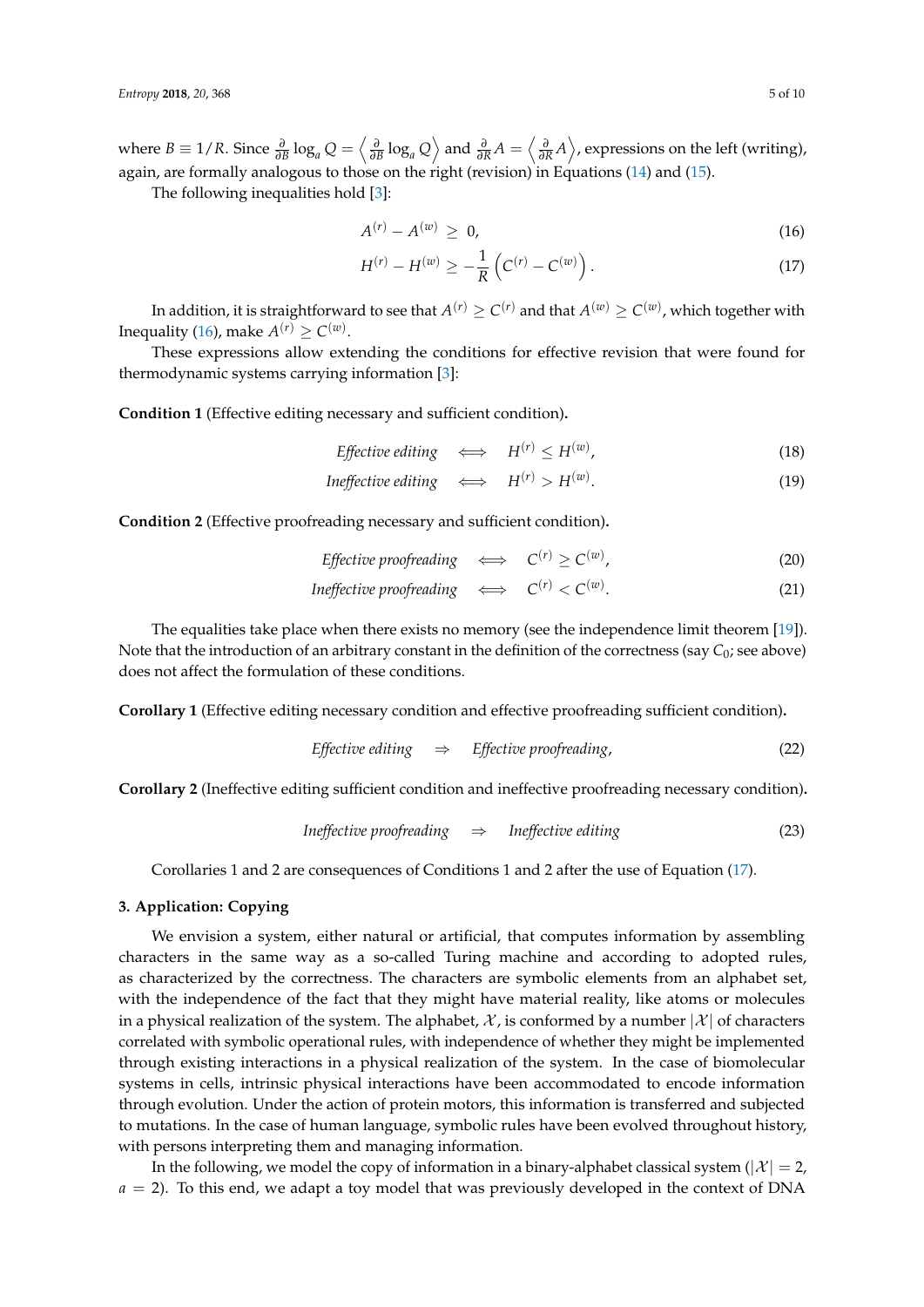replication and transcription [\[3,](#page-9-2)[19,](#page-9-17)[21\]](#page-9-19). We propose that at each memory position, the introduction of a bit value (0/1) adds a contribution ±*ξ* (*ξ*, a real, positive parameter, which we will name stability contrast) to the correctness of the string and that this contribution is affected through the coupling with the previous bit values (memory), as modeled by a power law (see Supplementary Materials). The coupling strength is controlled by parameter  $\alpha$  in the exponent, which increases for decreasing memory effects. Memory effects specifically introduce either a positive or negative feedback, thus increasing or decreasing the amount ±*ξ*. For reference, when the feedback is positive or when it is negative, but the memory effects are not too strong, a bit value that contributes with +*ξ* to the correctness is assimilated as a correct incorporation and a value with −*ξ* as an error.

The correctness in individual bit strings decreases with the number of errors for positive feedback and for negative feedback under weak memory effects (high *α*), as shown in Figure [1,](#page-5-0) which is expected for a rationally-designed copying system. When the feedback is negative and memory effects are sufficiently strong (low *α*), however, the correctness increases with the number of errors, which indicates that the correlations with the previous bit values reverse the effect of the a priori correct/incorrect bit values (+*ξ*/ − *ξ*). In both positive and negative feedback cases, the correctness approaches the case of independent variables when memory effects become negligible ( $\alpha \to \infty$ ). The curves further reveal that the correctness increases/decreases at each memory position, *i*, in steps of size *ξ* swayed by the effect of the feedback from the previous bit values in the sequence.

<span id="page-5-0"></span>

**Figure 1.** Correctness as a function of the number of errors. Both axes in the graphs are scaled to the number of memory units (*n*). The stability contrast between correct and wrong insertions is fixed to *ξ* = *R*. The memory is modeled by a power law correlation between each incorporated symbol and the previous ones with exponent parameter *α* (Supplementary Materials). The curves show trends for individual realizations of a copying process for several *α*, subjected to either positive or negative feedback ((+) or (-) in the legends), for  $n = 10$  (a), and  $n = 100$  or 1000 (**b**).

The entropy difference scaled to the number of memory positions, as shown in Figure [2,](#page-6-0) ranges between  $[-1, +1]$ , as expected for a binary alphabet. This potential difference exhibits negative values for positive feedback, implying that revision improves the information content of the bit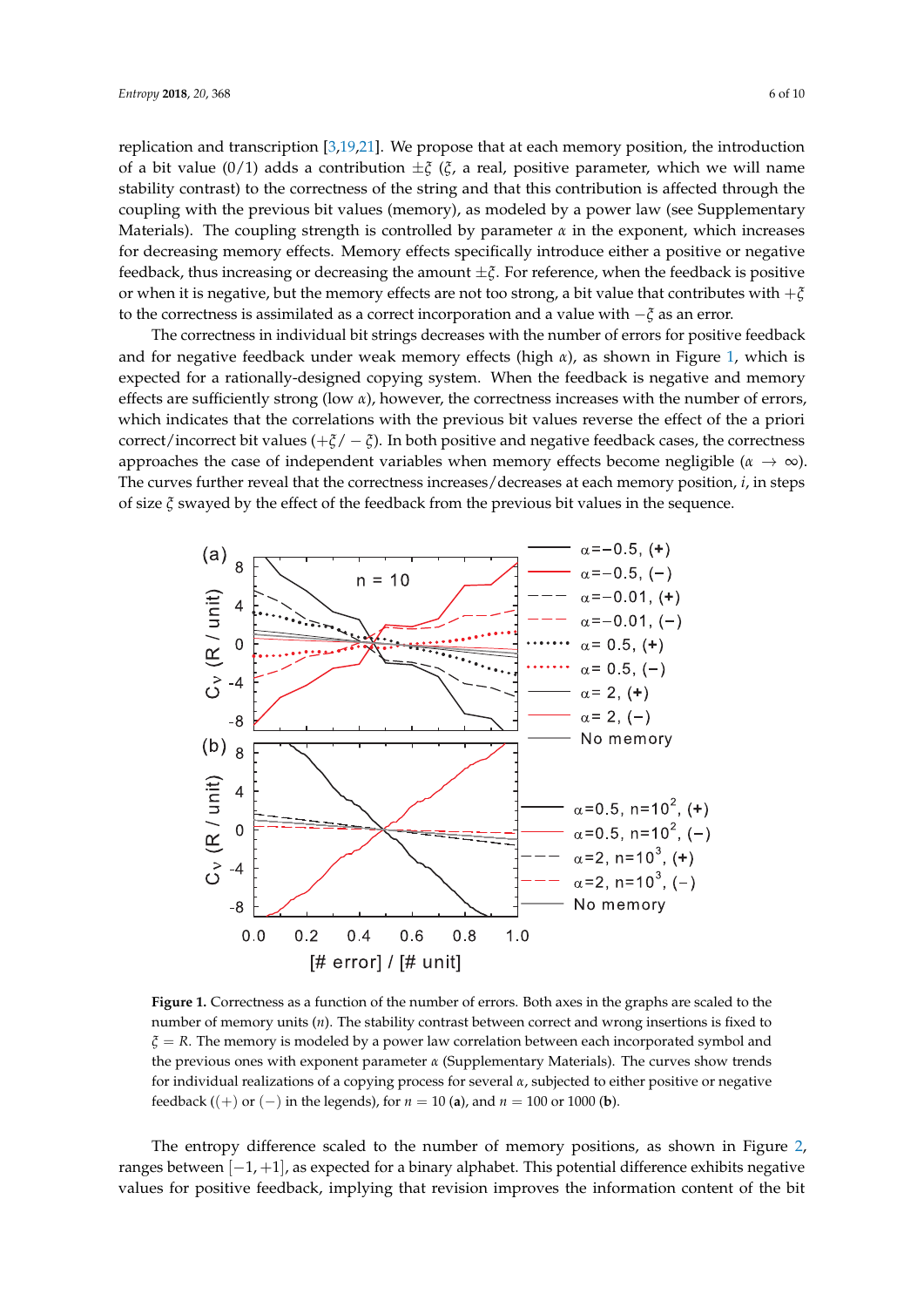string (Condition 1). In the case of negative feedback, ∆*H* becomes positive for weak memory effects, according to an ineffective revision (Condition 1). For strong negative feedback conditions ( $\alpha \lesssim 1$ ), sufficiently long strings and low values of the stability contrast, this potential becomes again negative. In this case, information is generated (Condition 1) by opposites: a bit value that contributes with +*ξ* to the correctness generates an overall negative contribution to the correctness due to the strong memory effects (and may be now assumed as an error) and that with −*ξ* an overall negative contribution (and may be now considered as a correct incorporation). The information generation in this scenario is, however, of less quality than in the positive-feedback scheme: this strongly-correlated information system with negative feedback rewards the introduction of the above termed a priori errors.

<span id="page-6-0"></span>

**Figure 2.** Entropy difference per memory unit as a function of the stability contrast between correct and wrong insertions. The memory is modeled by establishing a power law correlation between each incorporated symbol and the previous ones (Supplementary Materials). The curves show the behavior of ∆*H* = *H*(*r*) − *H*(*w*) for several chain lengths (*n*) and coupling strengths (*α*). (**a**) Positive feedback; (**b**) negative feedback.

The correctness potential difference scaled to the number of memory positions, (Figure [3\)](#page-7-0) is positive for positive feedback, which indicates that the proofreading of the strings generated this way is effective (Condition 2). As explained above for Figure [2,](#page-6-0) the fidelity of the copy increases (all in all, complying with Corollary 1). For negative feedback, there are again two regimes: for weak memory effects (high *α*), the correctness difference becomes negative, which indicates that proofreading is ineffective (Condition 2) and makes the editing ineffective, as well (Corollary 2). In the strongly-correlated limit (low *α*) and negative feedback, the correctness becomes again positive. This is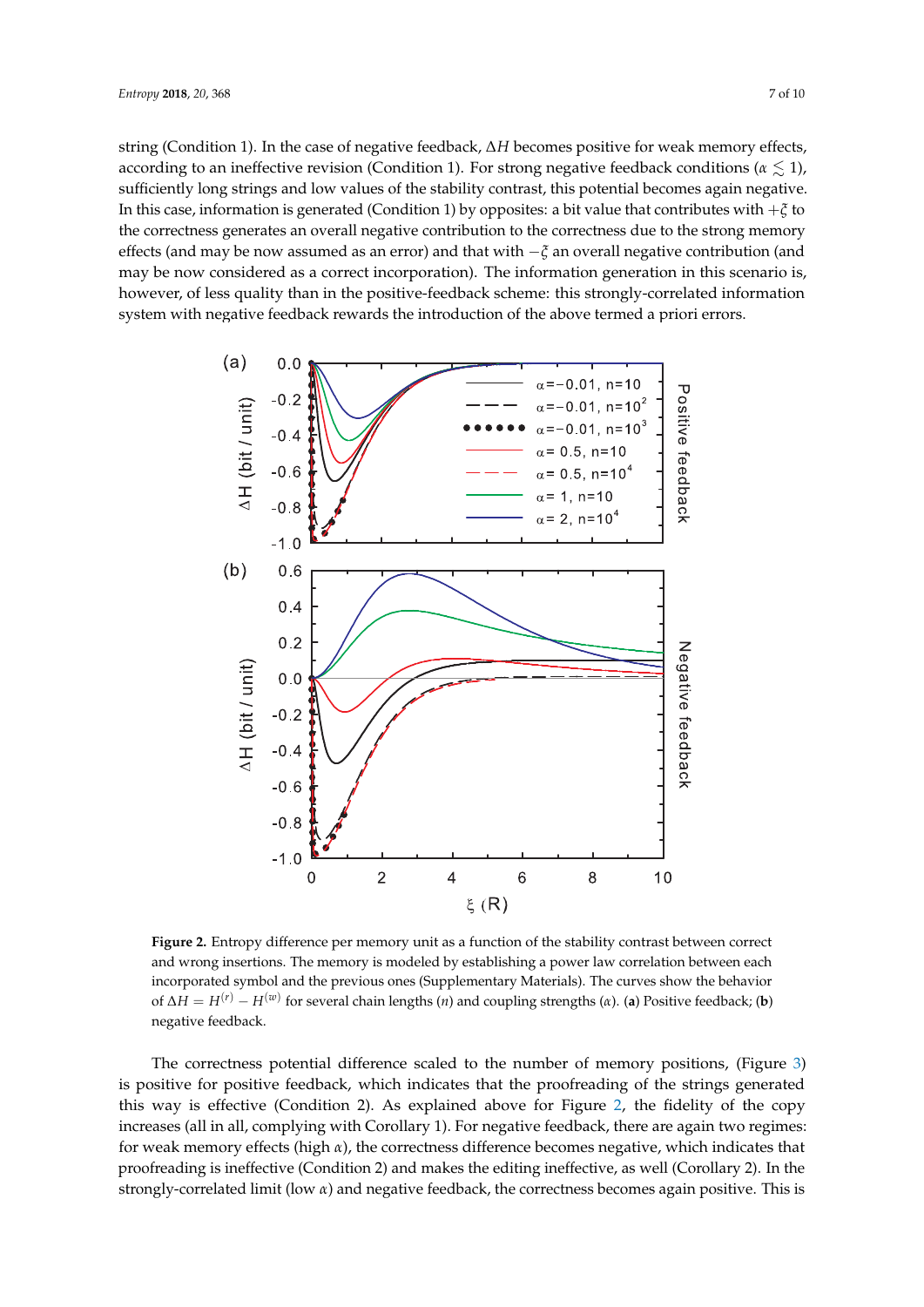compatible with revision being effective and ineffective, which, as explained for Figure [2,](#page-6-0) depends on the string length and stability contrast regime. Information, as mentioned, is generated by a counter-balance effect of the memory. This is, again, coherent with the formulated revision Condition 1 and Corollary 1.

The edition potential difference (Figure [4\)](#page-8-0) is always positive, as described by Equation [\(16\)](#page-4-0); hence, it is also useful as a control check for the simulations. The larger its values, the more distinct the bit string after editing. The curves show that ∆*A* increases for increasing interaction strength (i.e., decreasing coupling parameter, *α*) and for increasing chain length (*n*).

These appear to be the general trends for the absolute value of the correctness potential difference: |∆*C*| overall increases for both increasing interactions (decreasing *α*) and chain length (*n*), Figure [3.](#page-7-0) Both trends are overall followed by the absolute value of the entropy potential difference (Figure [2\)](#page-6-0), although for the negative feedback regime, |∆*H*| must be analyzed with care along the stability contrast coordinate,  $\zeta$ , for  $\alpha \approx 1$ , which separates the strong and weak coupling regimes.

<span id="page-7-0"></span>

**Figure 3.** The same as in Figure [2](#page-6-0) for the correctness potential difference per unit memory. (**a**) Positive feedback; (**b**) negative feedback.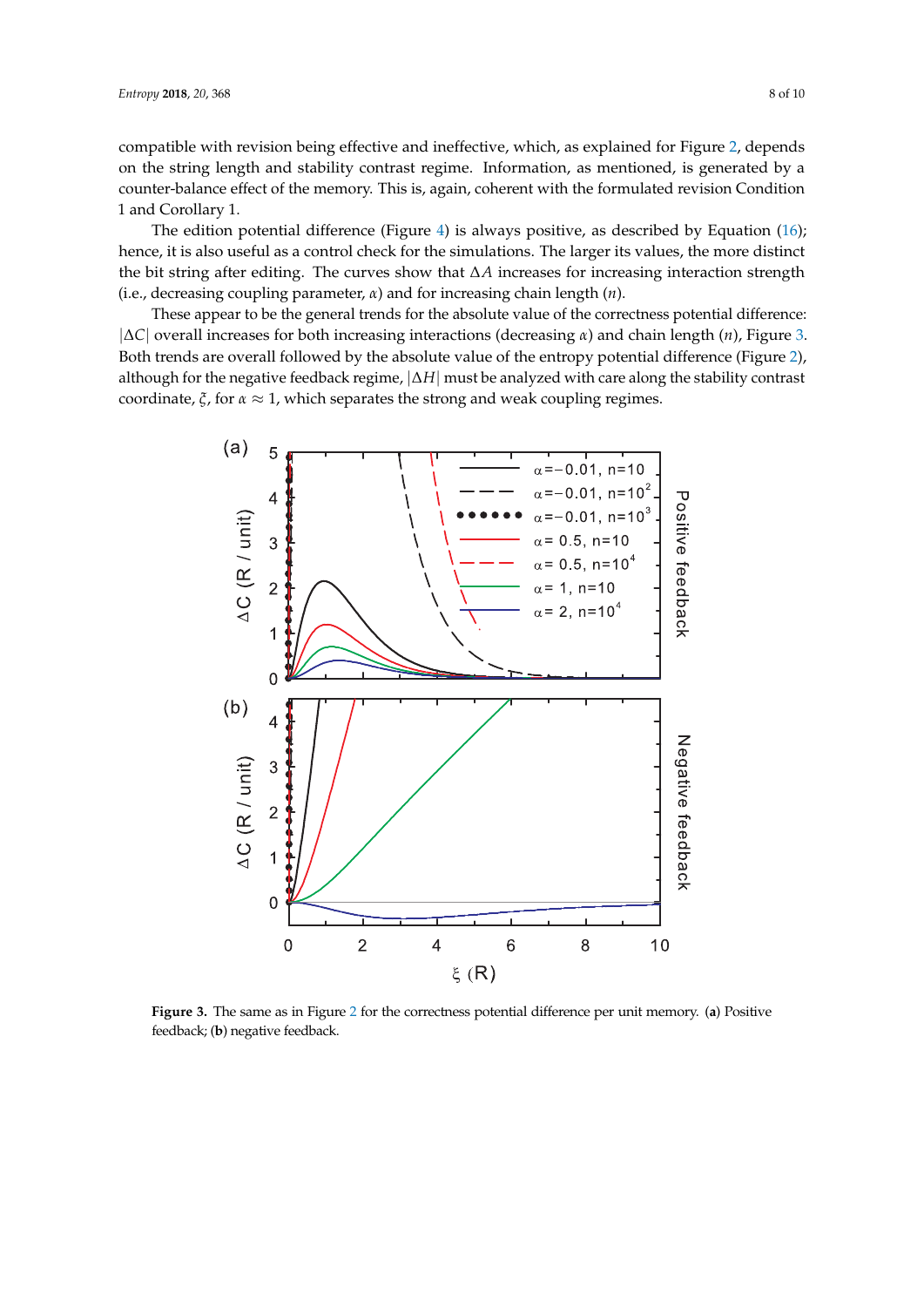<span id="page-8-0"></span>

**Figure 4.** The same as in Figure [2](#page-6-0) for the edition potential difference per unit memory. (**a**) Positive feedback; (**b**) negative feedback.

#### **4. Conclusions**

We have shown that information strings can be studied in analogy with the Hamiltonian treatment of stochastic chains with memory. We have introduced the correctness, which parallels the concept of energy, and have formulated conditions for effective proofreading and editing. When considering thermodynamics in a physical realization of an information system, it is important to note that time is implicitly included in our formalism, either by conceiving of indefinitely long intervals or by addressing this coordinate in the evolution of the correctness function.

Revision, as introduced in this report, entails an equilibrium thermalization in the physical analogy, hence comprising an infinite number of proofreading and editing rounds. The problem of considering one or a finite number of finite-time revisions involves a non-equilibrium modeling analogue.

This work represents a round trip: from information theory to stochastic thermodynamics, non-Markovian dynamics and molecular biophysics, and back. This trip affords for the first time the introduction of writing, proofreading and editing in information theory, with a sufficient degree of conceptualization to be used in social and natural sciences, including the physics of stochastic systems and nanoscale engineering. Our formalism enables semantic roots to bit sequences, which are important in gene evolution analysis and in context-sensitive error correction algorithms for computational linguistics, currently based on statistical occurrences.

**Supplementary Materials:** The supplementary materials are available online at [www.mdpi.com/1099-4300/20/](www.mdpi.com/1099-4300/20/5/368/s1) [5/368/s1.](www.mdpi.com/1099-4300/20/5/368/s1)

**Author Contributions:** J.R.A.-G. conceived of, performed and interpreted the study and wrote the manuscript.

**Acknowledgments:** This work was supported by the Spanish Ministry of Economy and Competitiveness (MINECO, Grant MAT2015-71806-R). IMDEANanociencia acknowledges support from the 'Severo Ochoa' Programme for Centres of Excellence in R&D (MINECO, Grant SEV-2016-0686). These funds covered the costs to publish in open access.

**Conflicts of Interest:** The author declares no conflict of interest.